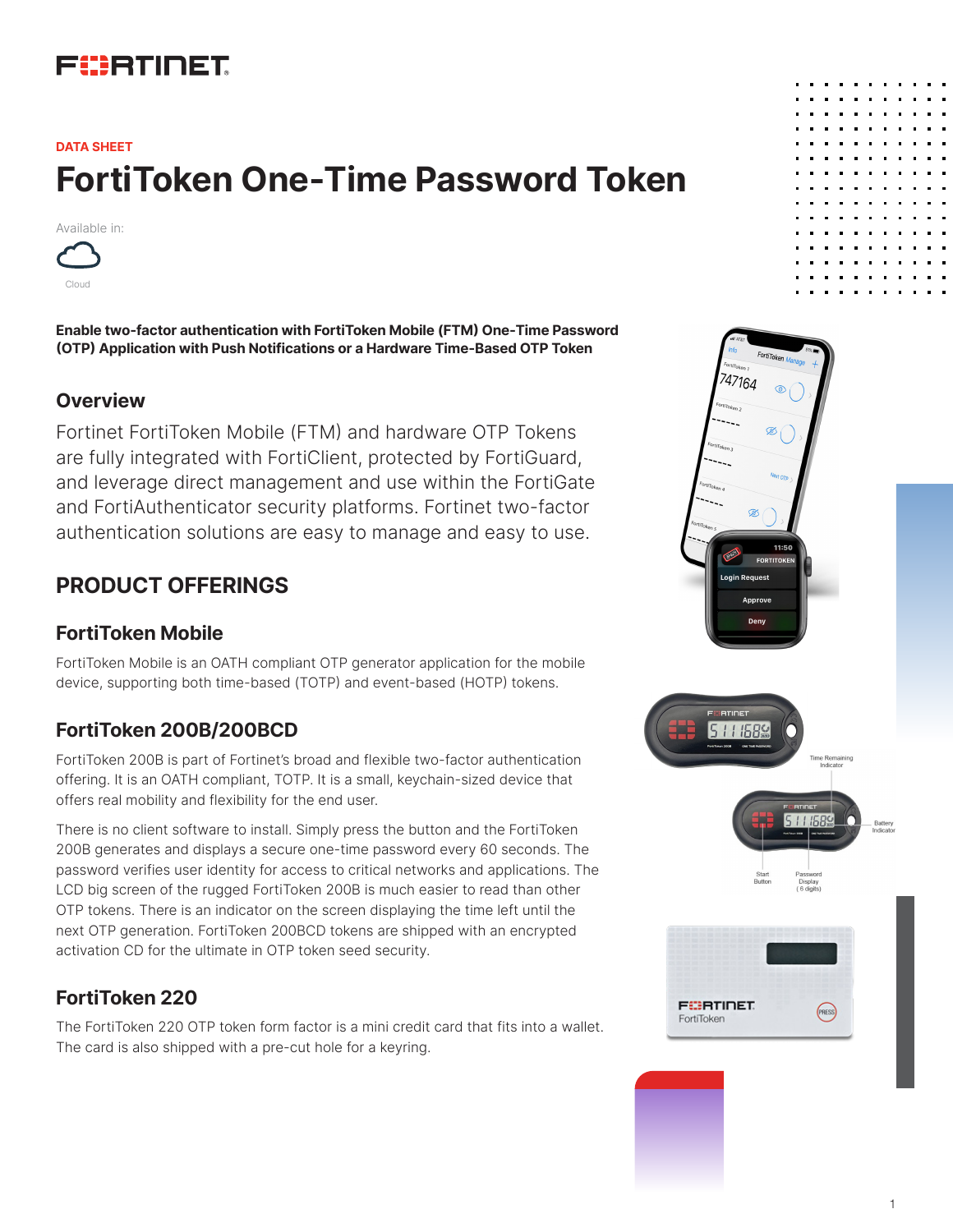## **HIGHLIGHTS**

### **Convenient, Strong Authentication**

FortiToken is the client component of Fortinet's highly secure, simple to use and administer, and cost-effective two-factor solution for meeting strong authentication needs. This application makes Android, iOS, and Windows mobile devices behave like a hardware-based OTP token without the hassle of having to carry yet another device. Push notification shows details on the mobile device to approve or deny with one tap.

Alternatively, hardware-based OTP tokens can be used to prevent users' passwords from being stolen via phishing, dictionary, and brute-force attacks.

#### **Ultra-Secure Token Provisioning**

FortiToken Mobile is simple to use and administer and provision for the system administrator. The token seeds are generated dynamically, minimizing online exposure. Binding the token to the device is enforced and the seeds are always encrypted at rest and in motion.

#### **Privacy and Control**

FortiToken Mobile cannot change settings on a phone, take pictures or video, record or transmit audio, or read or send emails. Further, it cannot see browser history, and it requires permission to send notifications or to change any settings.

Additionally, FortiToken Mobile cannot remotely wipe a phone. Any visibility FortiToken Mobile requires is to verify the OS version to determine app version compatibility.

While FortiToken Mobile cannot change any settings without permission, the following permissions are relevant to FortiToken Mobile operations:

- Access to camera for scanning QR codes for easy token activation
- **TouchID/FaceID used for app security**
- § Access to the internet for communication to activate tokens and receive push notifications
- § "Send Feedback by Email", to automatically populate the "Sender" field
- **•** Internally share files between applications to prepare an attachment to be sent by email for "Send Feedback by Email"
- § FortiToken must keep the phone awake while it is upgrading the internal database to avoid data corruption

### **Leverages Existing Fortinet Platforms**

Besides offering out-of-the-box interoperability with any time-based OATH compliant authentication server such as FortiAuthenticator, FortiToken can also be used directly with FortiGate Next-Generation Firewalls, including with high availability configurations.

FortiGate has an integrated authentication server for validating the OTP as the second authentication factor for SSL VPN, IPsec VPN, captive portal, and administrative login. This eliminates the need for the external RADIUS server that is typically required when implementing two-factor solutions.

### **Online Activation with FortiGuard®**

FortiToken tokens can be activated online directly from FortiGate or FortiAuthenticator using the FortiGuard Center. This maintains token seeds in a managed service repository. Once the seeds are activated, they can no longer be accessed from FortiGuard, ensuring they are safe from compromise. Alternatively, Fortinet offers an encrypted activation CD solution.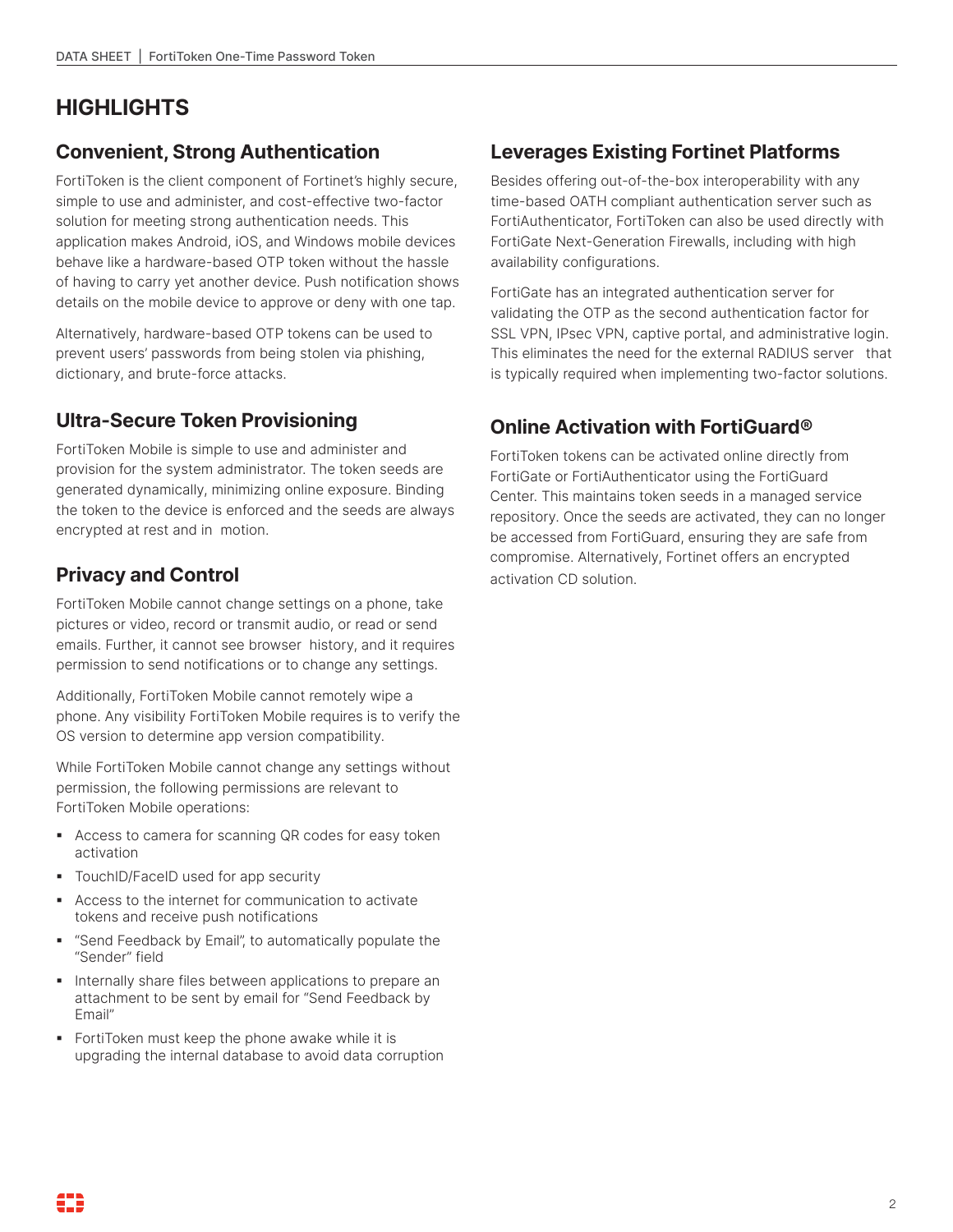# **ADVANTAGES**

- Unique token provisioning service via FortiGuard™ minimizes provisioning overhead and ensures maximum seed security
- § Perpetual token license and unlimited device transfers eliminate annual subscription fees
- § Scalable solution leveraging existing end-user devices offers low entry cost and TCO
- Reduces costs and complexity by using an existing FortiGate as the two-factor authentication server
- Zero footprint solution



#### **MAIN FEATURES**

#### **FortiToken Mobile**

- OATH time- and event-based OTP generator
- Login details pushed to phone for one-tap approval
- Mobile Application Security Certified (v3.1) for Android and iOS devices
- Patented cross platform token transfer
- § PIN/Fingerprint protected application
- § Copy OTP to the clipboard
- OTP time-interval display
- § Serial number display
- Token and app management
- **•** Self-erase brute-force protection
- § Apple watch compatibility

#### **SUPPORTED PLATFORMS**

#### **FortiToken Mobile**

- iOS (iPhone, iPod Touch, iPad), Android, Windows Phone 8, 8.1, Windows 10, and Windows Universal Platform
- § WiFi-only devices supported (for over-the-air token activation)

#### **FortiToken Hardware Devices**

- Integrated with FortiClient™ and protected by FortiGuard
- § OATH TOTP compliant
- § Large, easy-to-read, LCD display
- **■** Long-life lithium battery
- § Tamper-resistant/tamper-evident packaging
- Battery Life Indicator
- § OTP Timer

#### **FortiToken Hardware Devices**

- § FortiOS 4.3 and up
- FortiAuthenticator all versions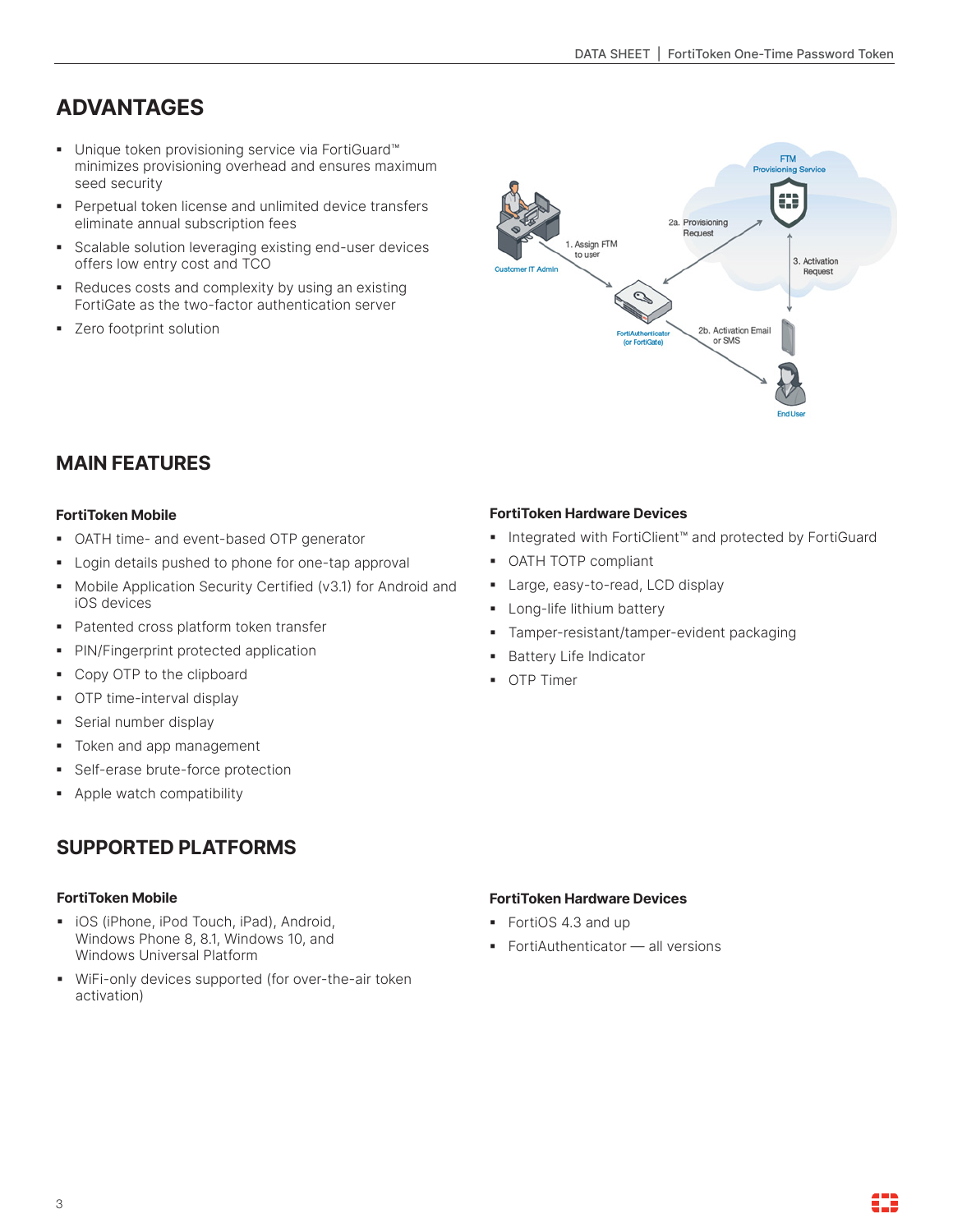## **SPECIFICATIONS**

|                                                | <b>FORTITOKEN 200B/ 200BCD</b>                 | <b>FORTITOKEN 220</b>                          |  |
|------------------------------------------------|------------------------------------------------|------------------------------------------------|--|
| <b>Onboard Security Algorithm</b>              | OATH-TOTP (RFC6238)                            | OATH-TOTP (REC6238)                            |  |
| OTP Spec                                       | 60 seconds, SHA-1                              | 60 seconds, SHA-1                              |  |
| Component                                      | 6-digit high contrast LCD display              | 6-digit flexible display                       |  |
| <b>Dimensions</b><br>(Length x Width x Height) | $61.6 \times 28.6 \times 8.9$ mm               | $64 \times 38 \times 1$ mm                     |  |
| <b>Hardware Certification</b>                  | RoHS, CE, FCC, ICES, UKCA Compliant            | RoHS, CE, FCC, ICES, UKCA                      |  |
| <b>Operating Temperature</b>                   | 50°-104°F (10°-40°C)                           | $50^{\circ}$ -104°F (10° - 40°C))              |  |
| <b>Storage Temperature</b>                     | 14°-113°F (-10°-45°C)                          | $14^{\circ}$ - 113°F (-10°C - 45°C)            |  |
| Water-Resistant                                | IP67 (Ingress Protection)                      | IP68 (Ingress Protection)                      |  |
| Casing                                         | Hard Molded Plastic (ABS) Tamper-Evident       | ABS Multi-layer laminated Tamper-Evident       |  |
| <b>Secure Storage Medium</b>                   | Static RAM                                     | <b>Static RAM</b>                              |  |
| <b>Battery Type</b>                            | Standard Lithium Battery (non-rechargeable)    | Lithium Battery (non-rechargeable)             |  |
| <b>Battery Lifetime</b>                        | Minimum 3 Years<br>Minimum 3 years             |                                                |  |
| <b>Customization Available*</b>                | Casing Color, Company Logo, Faceplate Branding | Casing Color, Company Logo, Faceplate Branding |  |

\* Customizations are quantity-based

|                                        | <b>FORTITOKEN MOBILE</b>                                                                                        |  |
|----------------------------------------|-----------------------------------------------------------------------------------------------------------------|--|
| <b>Onboard Security Algorithm</b>      | OATH time and event based OTP generator                                                                         |  |
|                                        | RFC 6238, RFC 4226                                                                                              |  |
| <b>Supported Platforms</b>             | iOS (iPhone, iPod Touch, iPad, iWatch), Android, Windows Phone 8/8.1, Windows 10 and Windows Universal Platform |  |
| <b>Over-the-Air Token Activation</b>   | WiFi-only devices supported                                                                                     |  |
| One-Tap Approval                       | Login details pushed to phone                                                                                   |  |
| <b>PIN/Fingerprint/Facial Security</b> |                                                                                                                 |  |
| Serial Number Display                  |                                                                                                                 |  |
| <b>Token and App Management</b>        |                                                                                                                 |  |
| Self-Erase Brute-Force Protection      |                                                                                                                 |  |
|                                        |                                                                                                                 |  |

**PLATFORM SCALABILITY**

FortiToken scalability for specific platforms can be found in the Fortinet Product Matrix located at http://www.fortinet.com/sites/default/files/productdatasheets/Fortinet\_Product\_Matrix.pdf